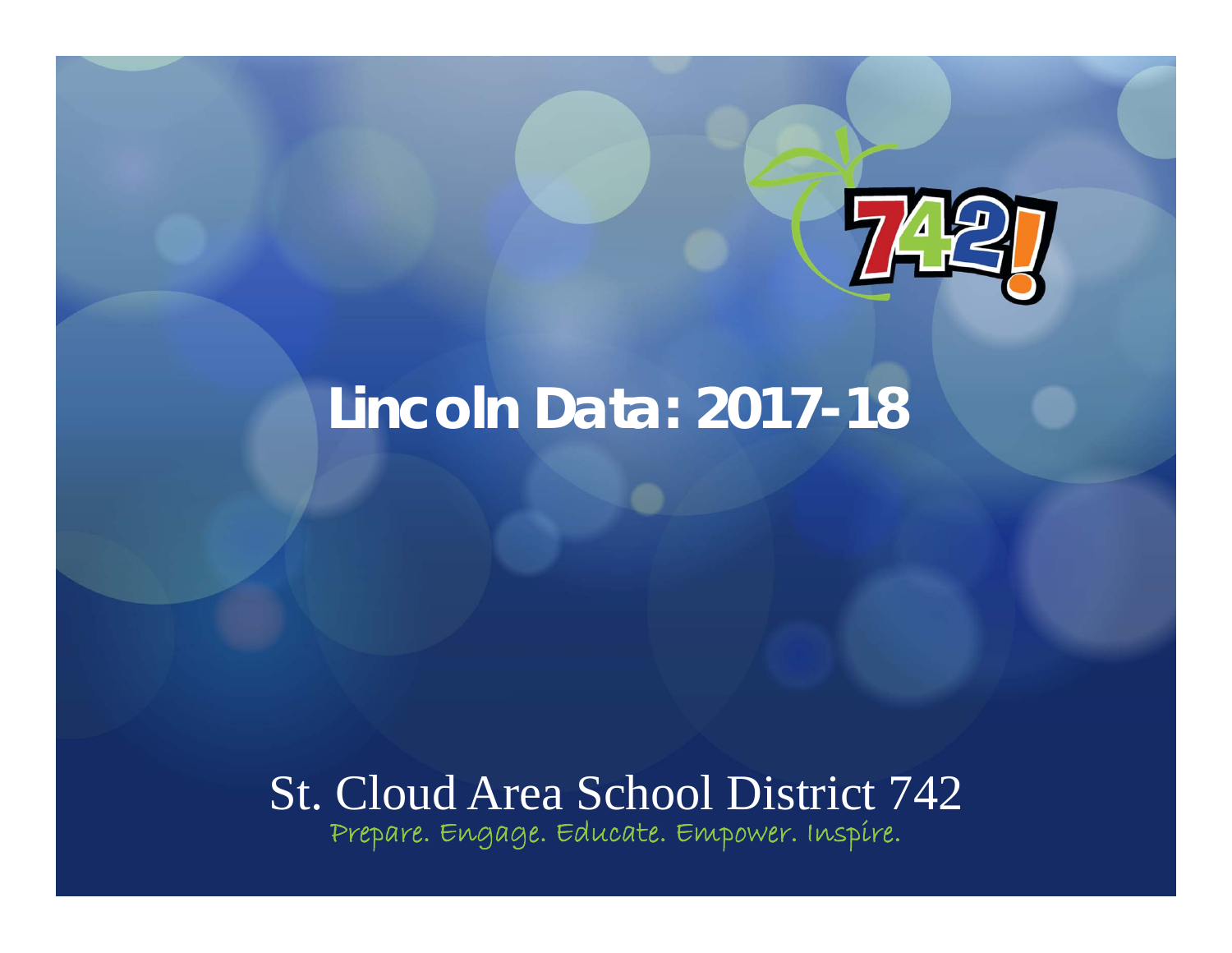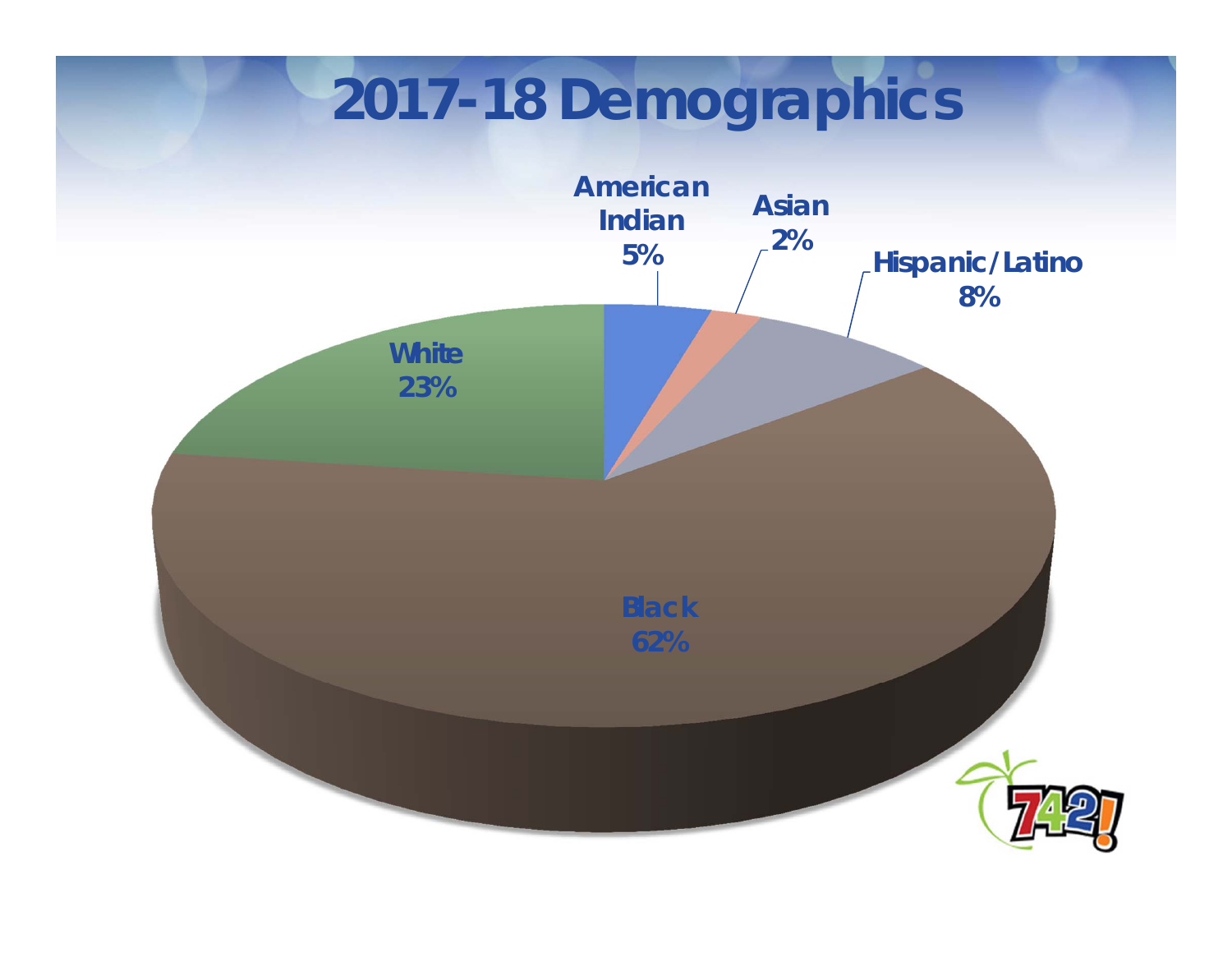

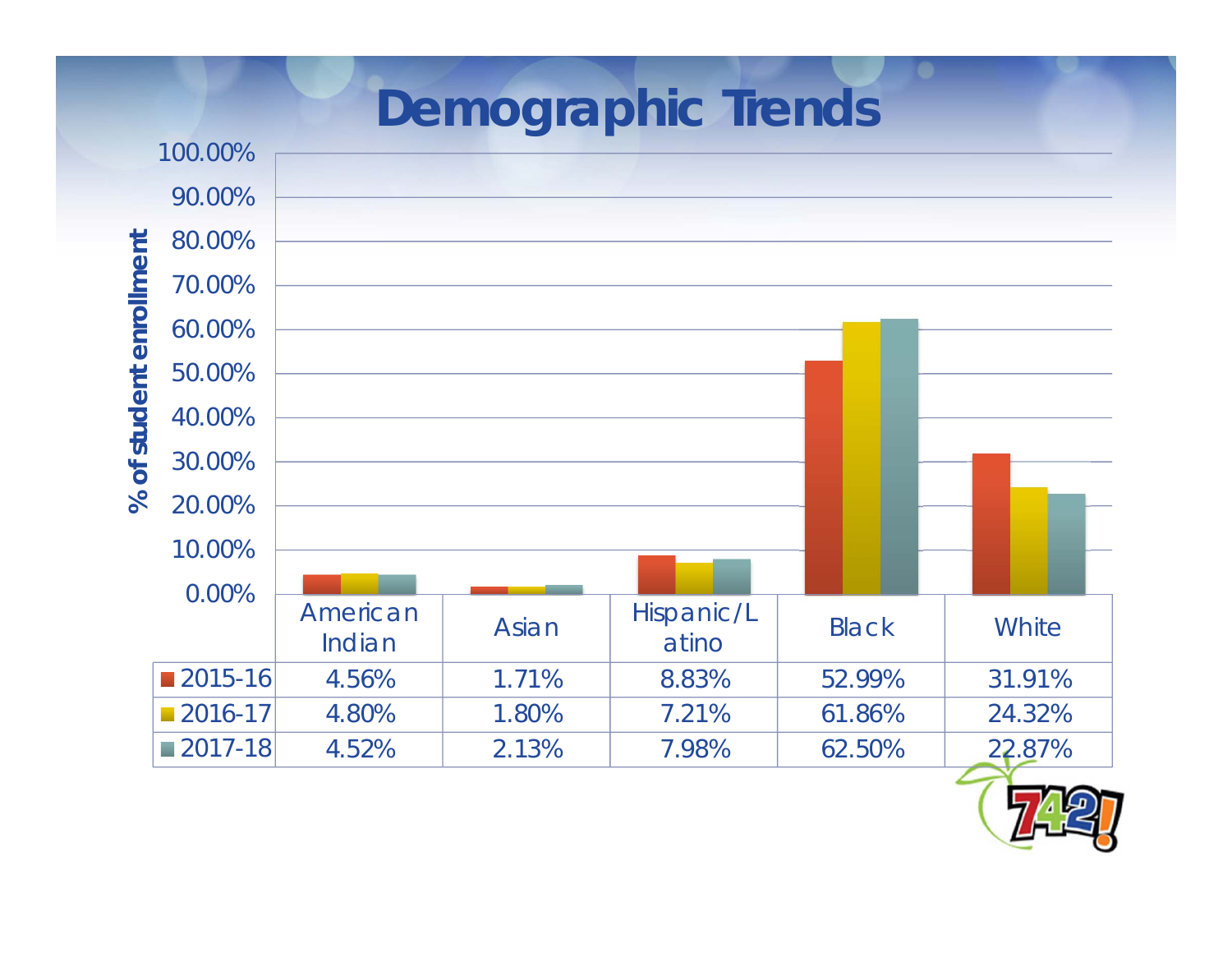## **Free & Reduced Price Lunch Trends** 100.00%90.00%80.00%% of student population **% of student population**70.00%60.00%50.00%40.00%30.00%20.00%10.00%0.00%2015-16 2016-17 2017-18  $\bigstar$ FRL 88.03% 90.99% 91.22%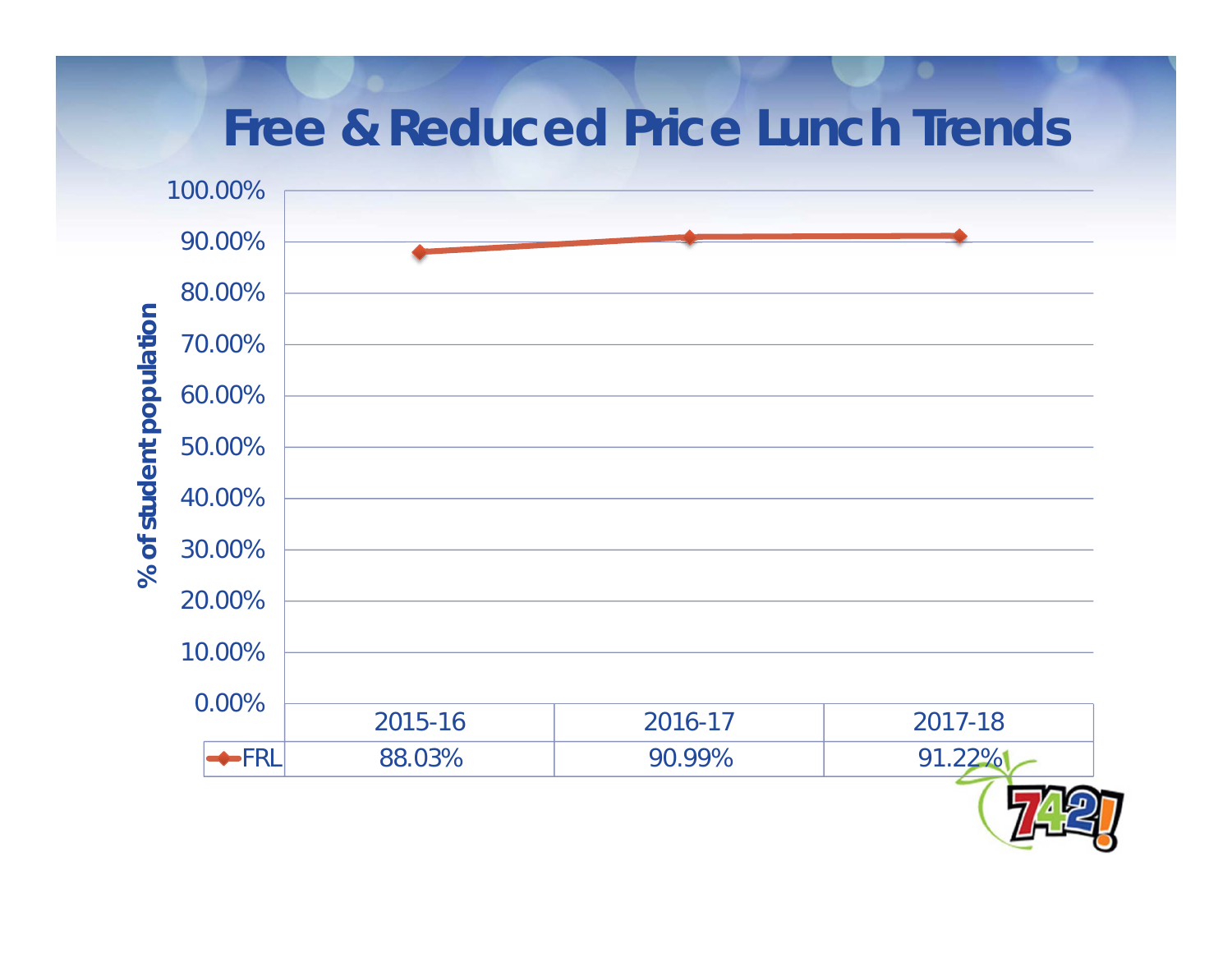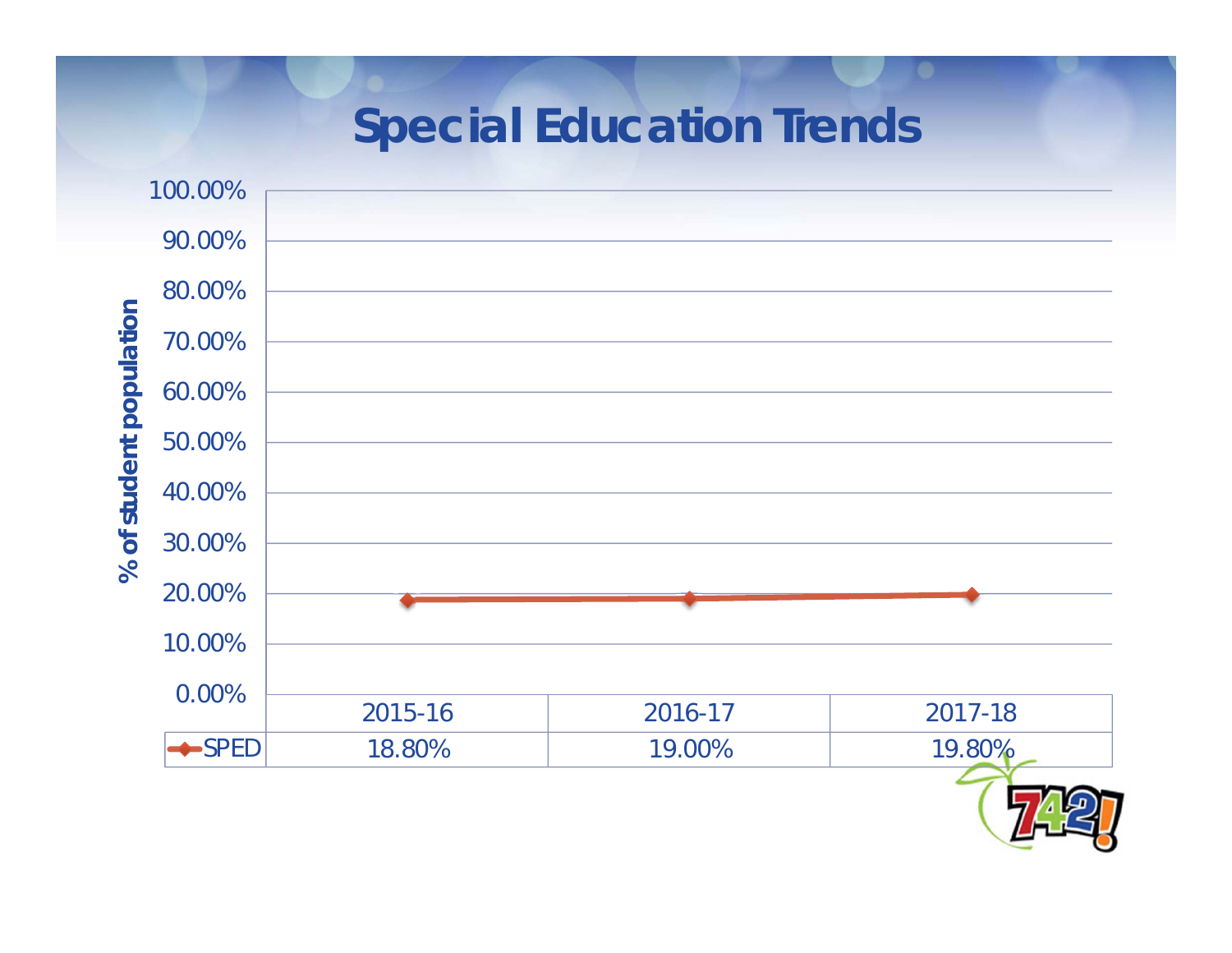

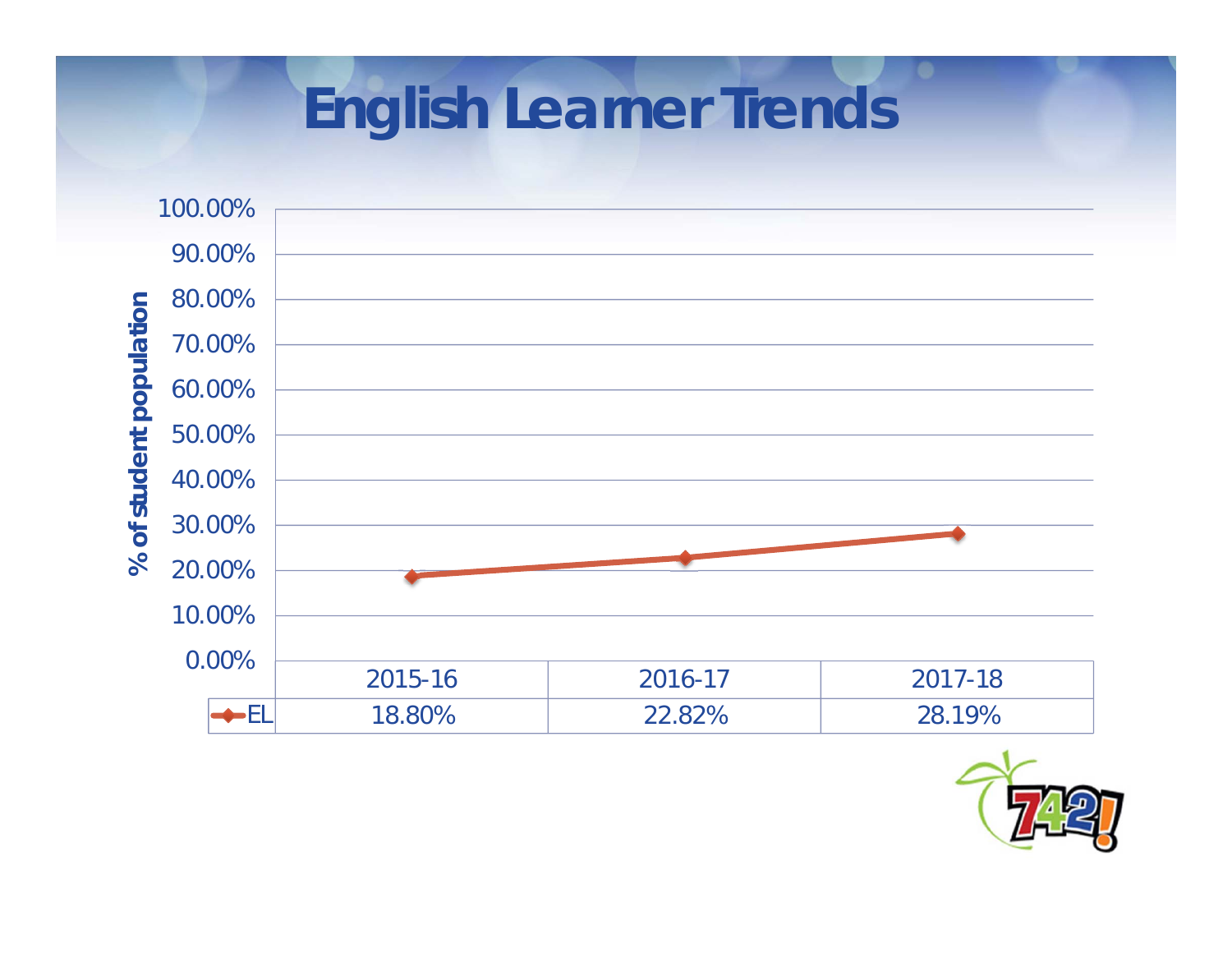# **94.30% Attendance**



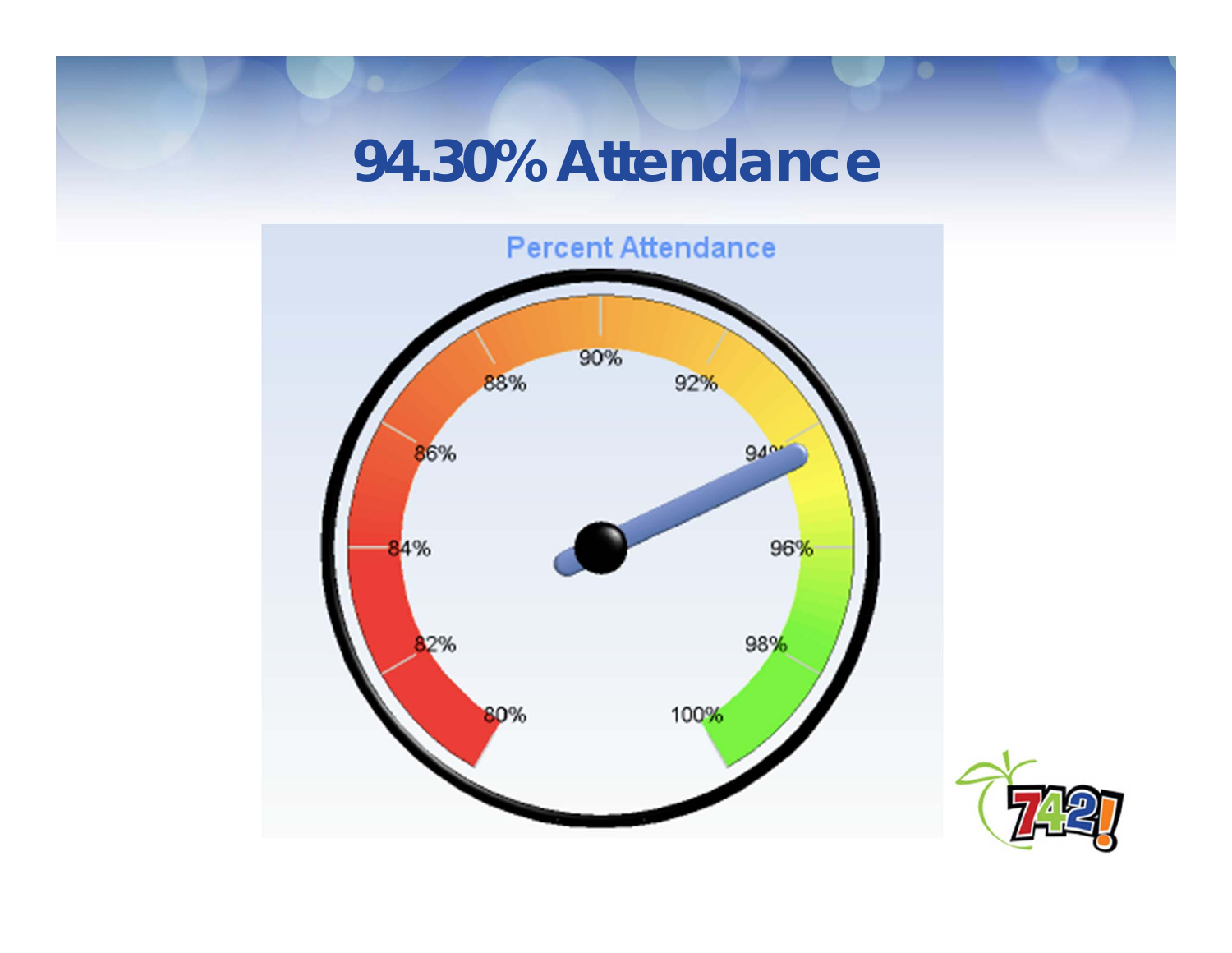## **PBIS DATA**

**Major Office Discipline Referrals: Percent of Students in Each Category**



■ 0 to 1 referral ■ 2 to 5 referrals  $6+$  referrals

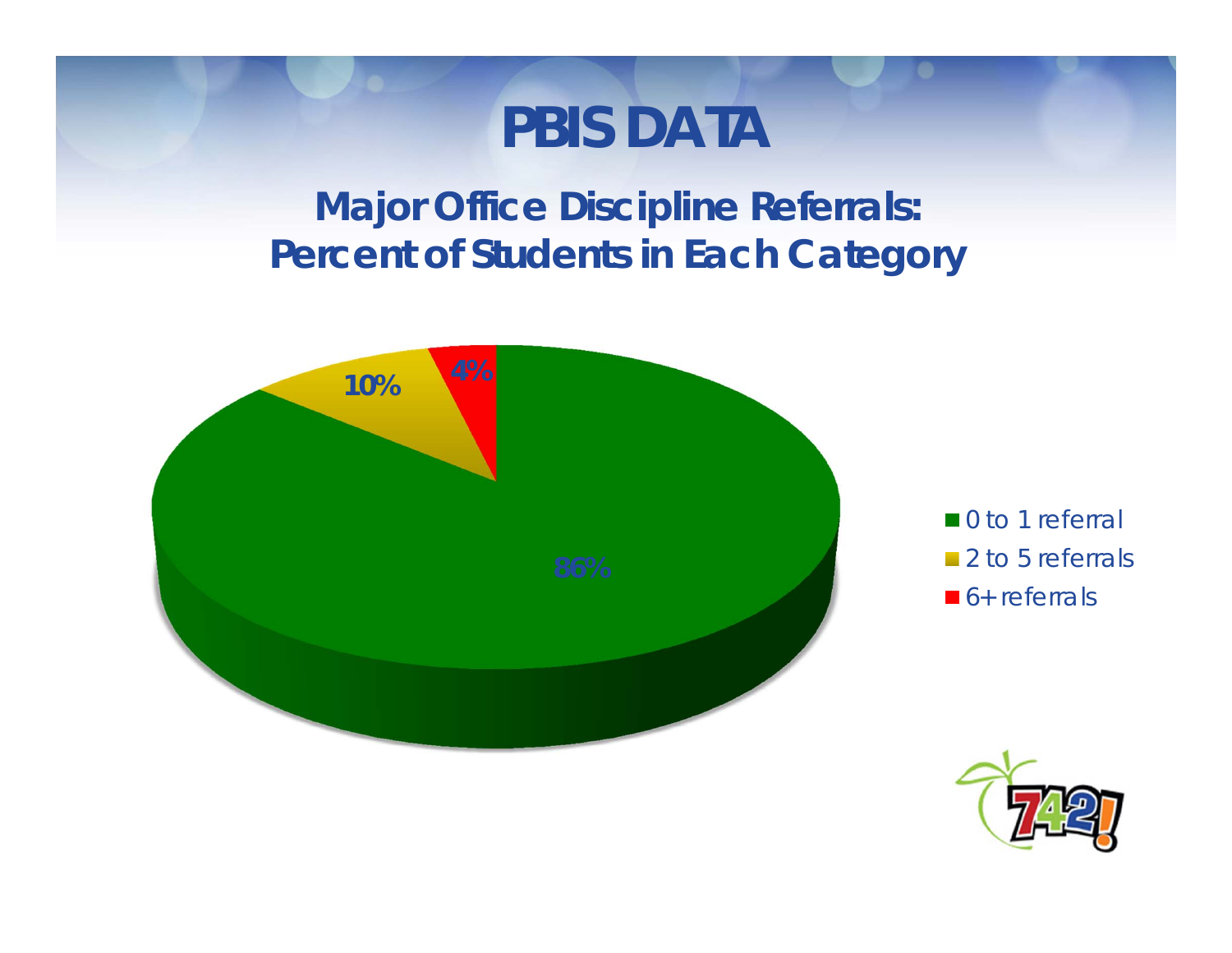## **STAR DATA**

### **2016-17 Fall to Spring STAR Math SGP**

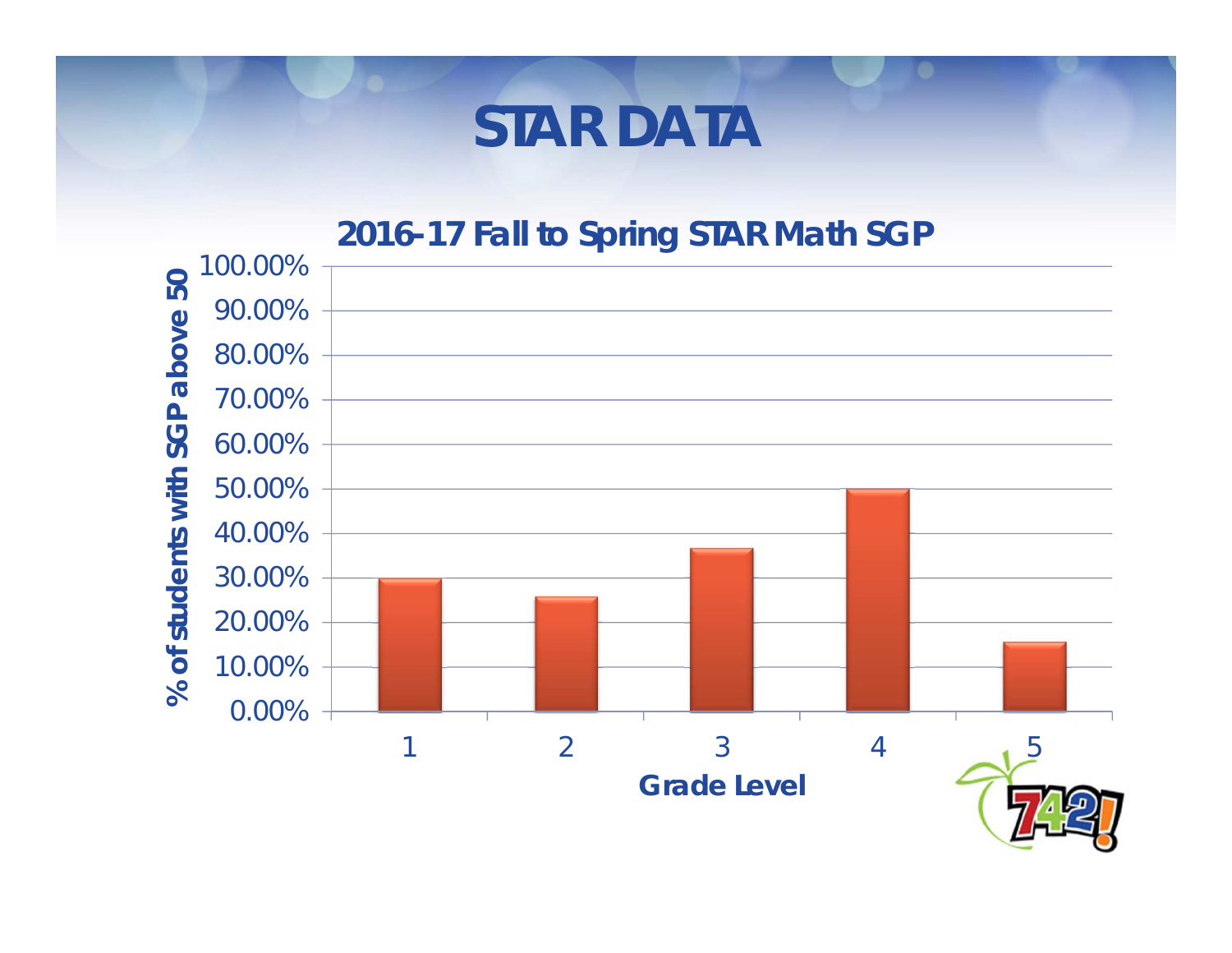# **STAR Data**

### **2016-17 Fall to Spring STAR Reading SGP**

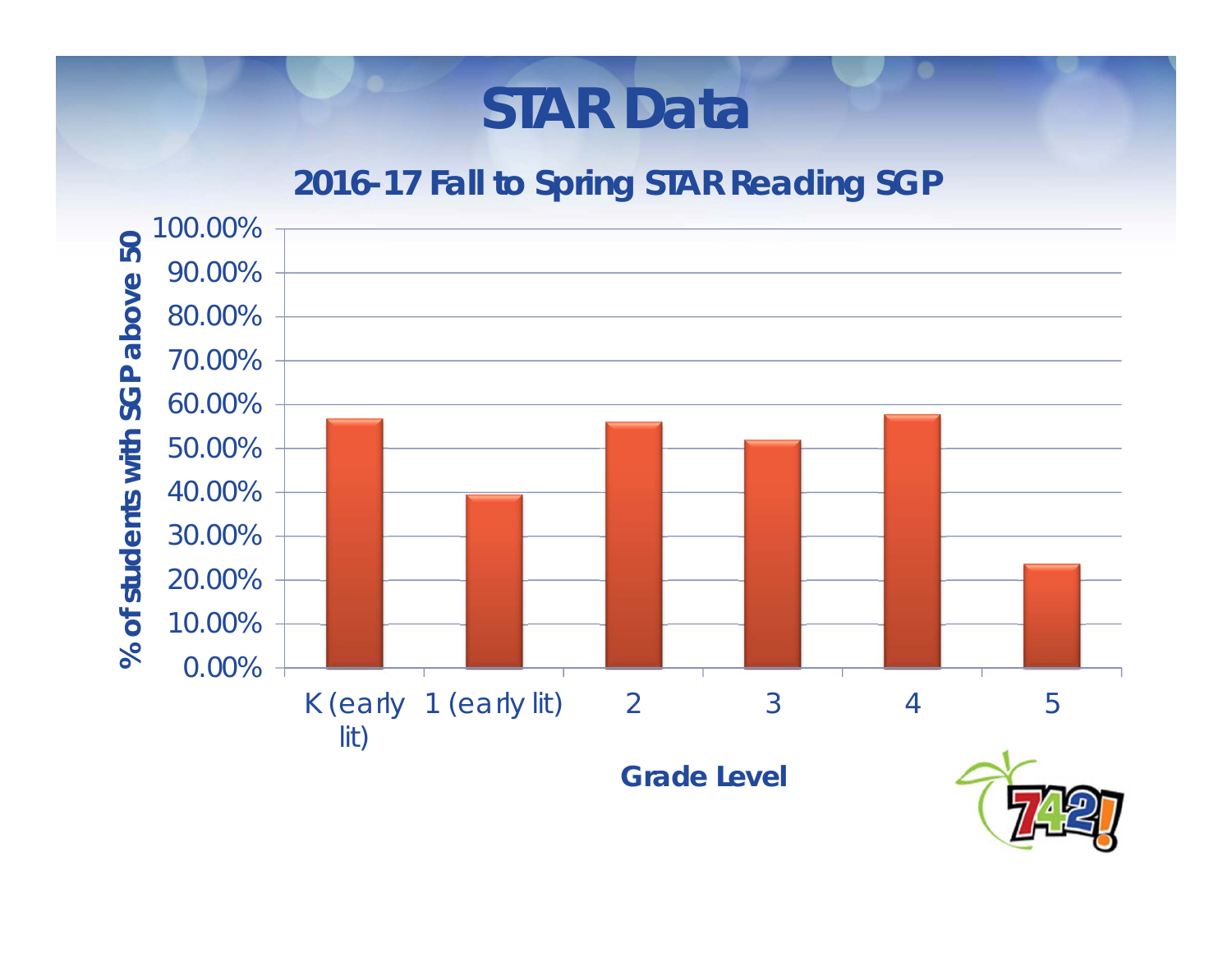# **STAR Math Data**

#### **2017 Fall Benchmark: STAR Math SGPSpring 2017-Fall 2017**



#### **2017 Fall Benchmark: STAR Math SGPSpring 2017-Fall 2017**

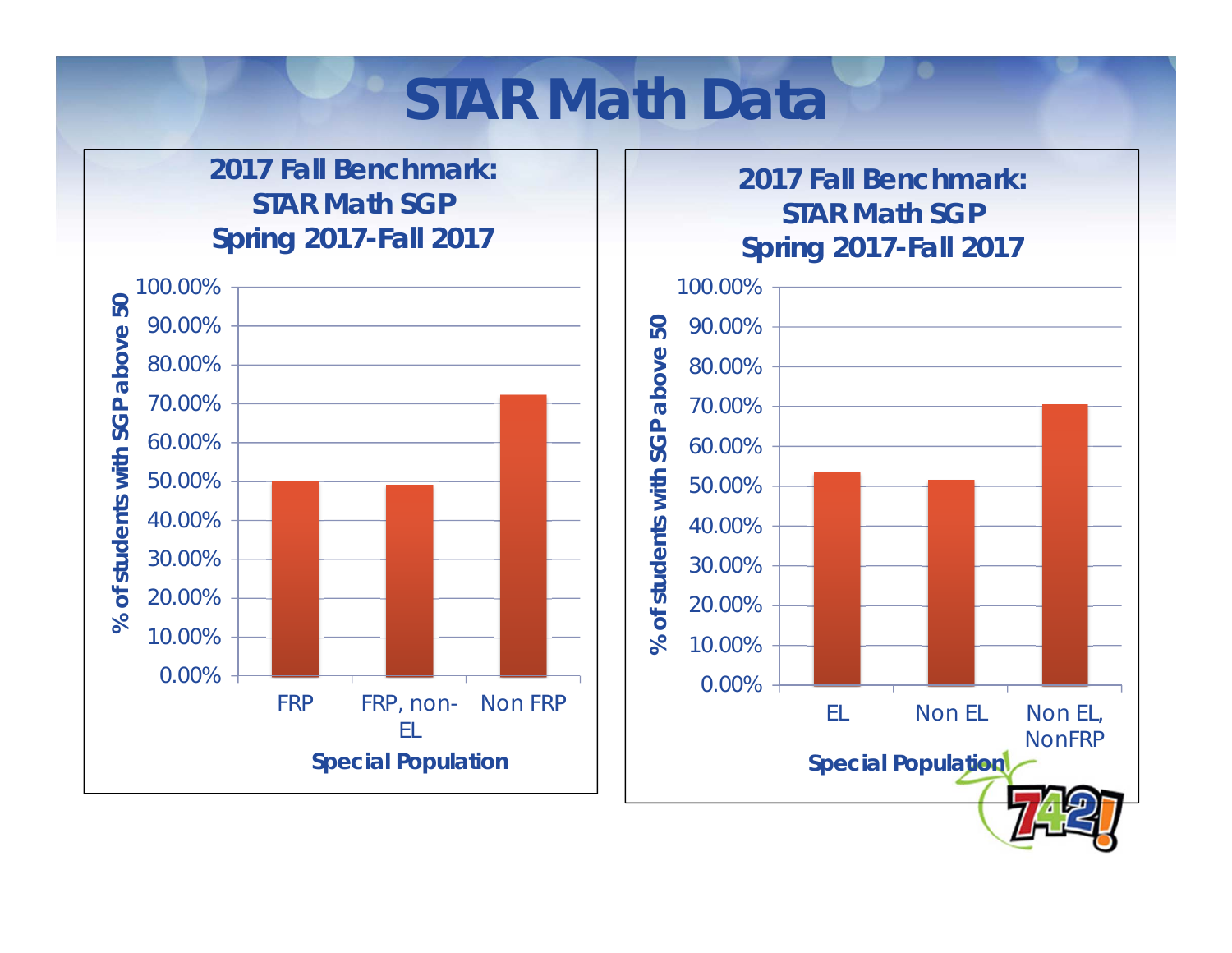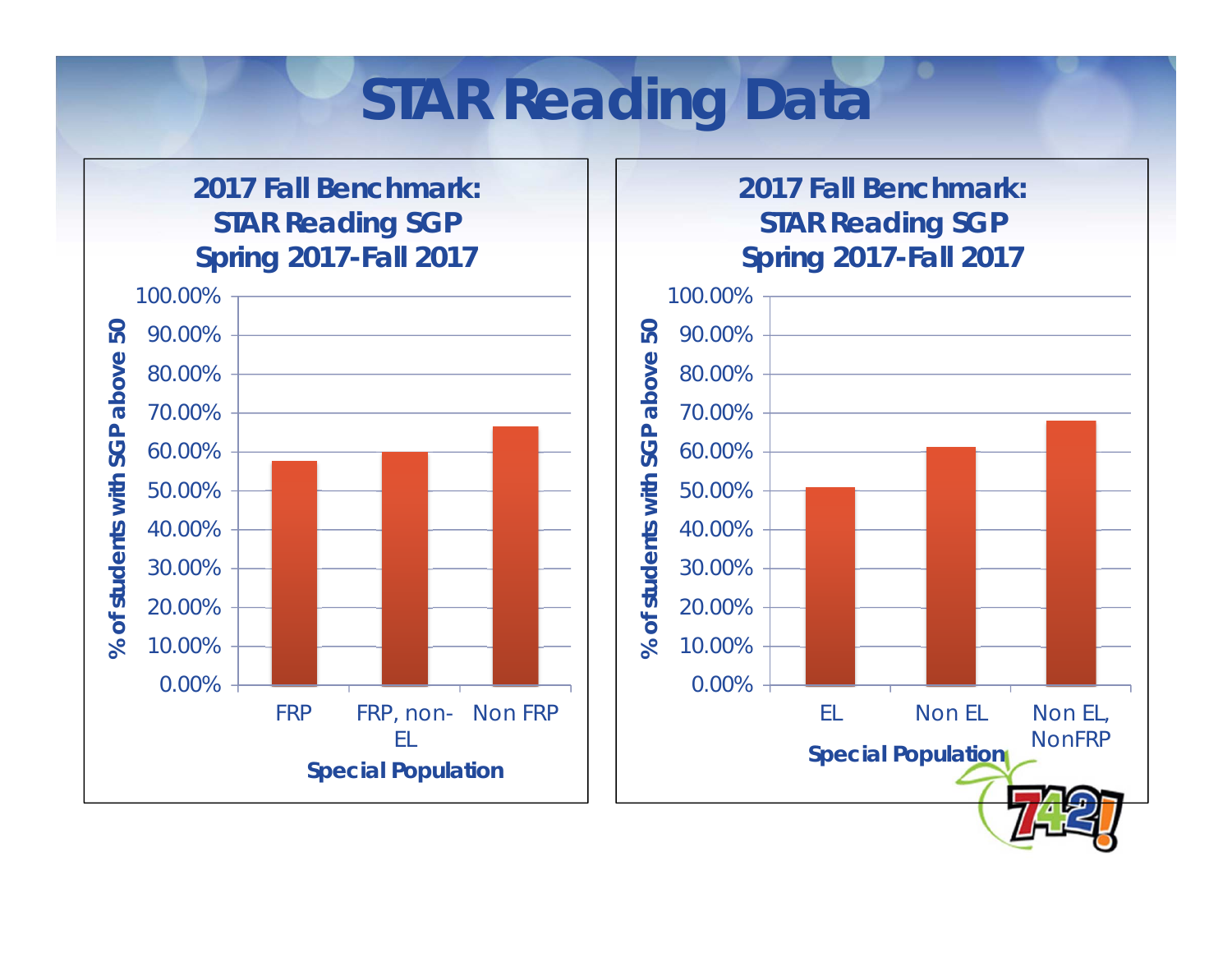

Note. Empty cells represent groups with sample sizes that are too small to report.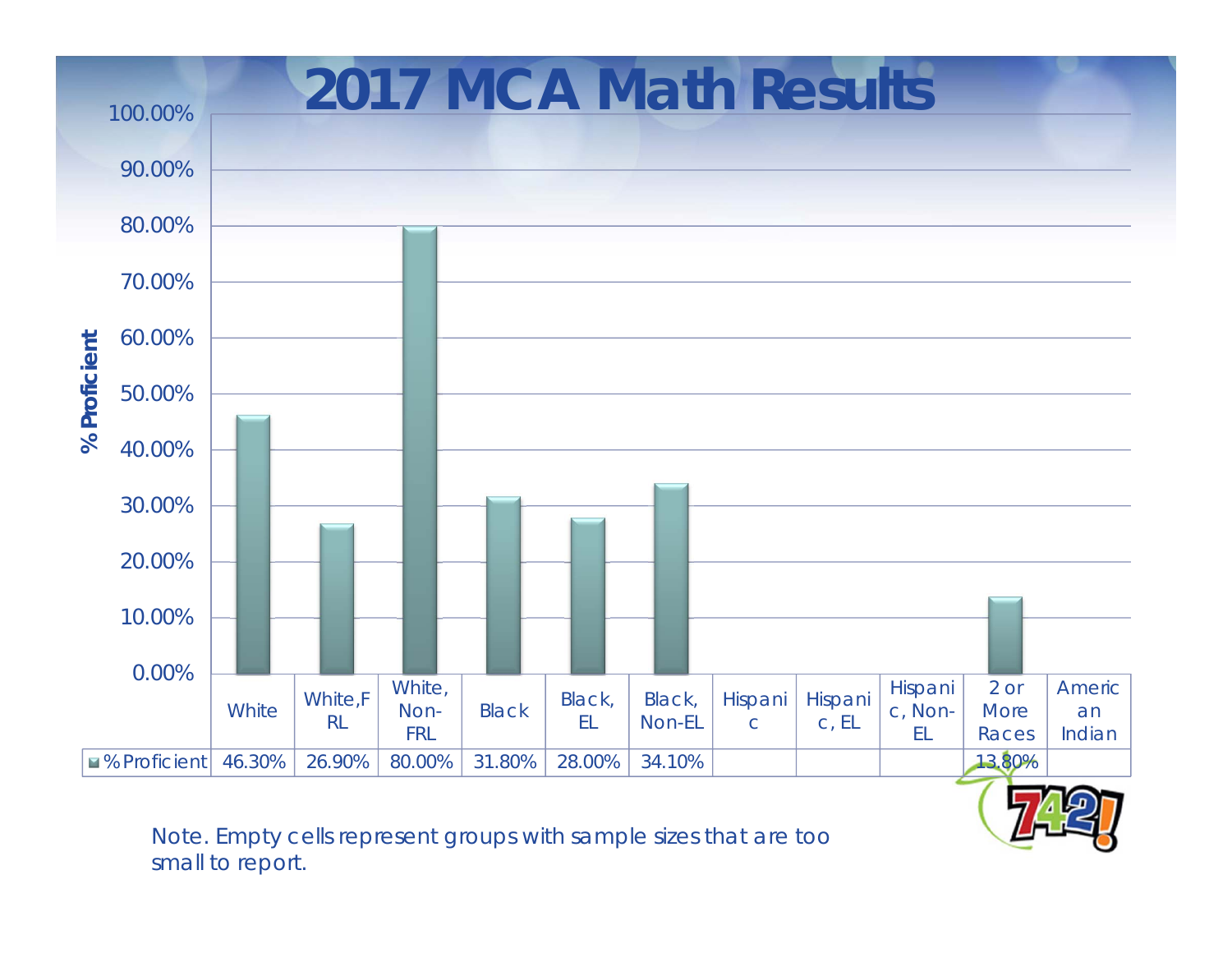

Note. Empty cells represent groups with sample sizes that are too small to report.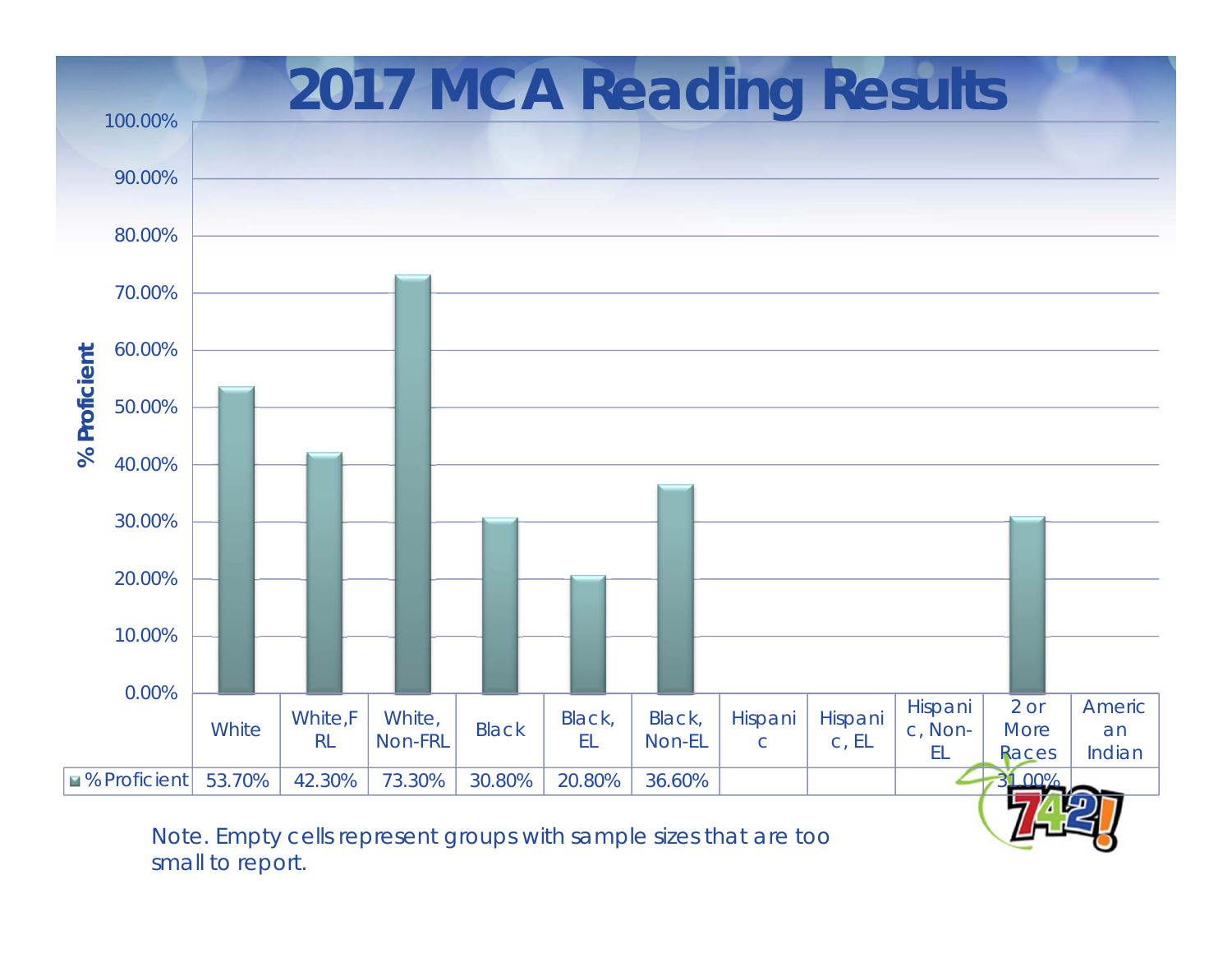# **Participation in Extracurricular Activities**

#### **United States Academic Triathlon**